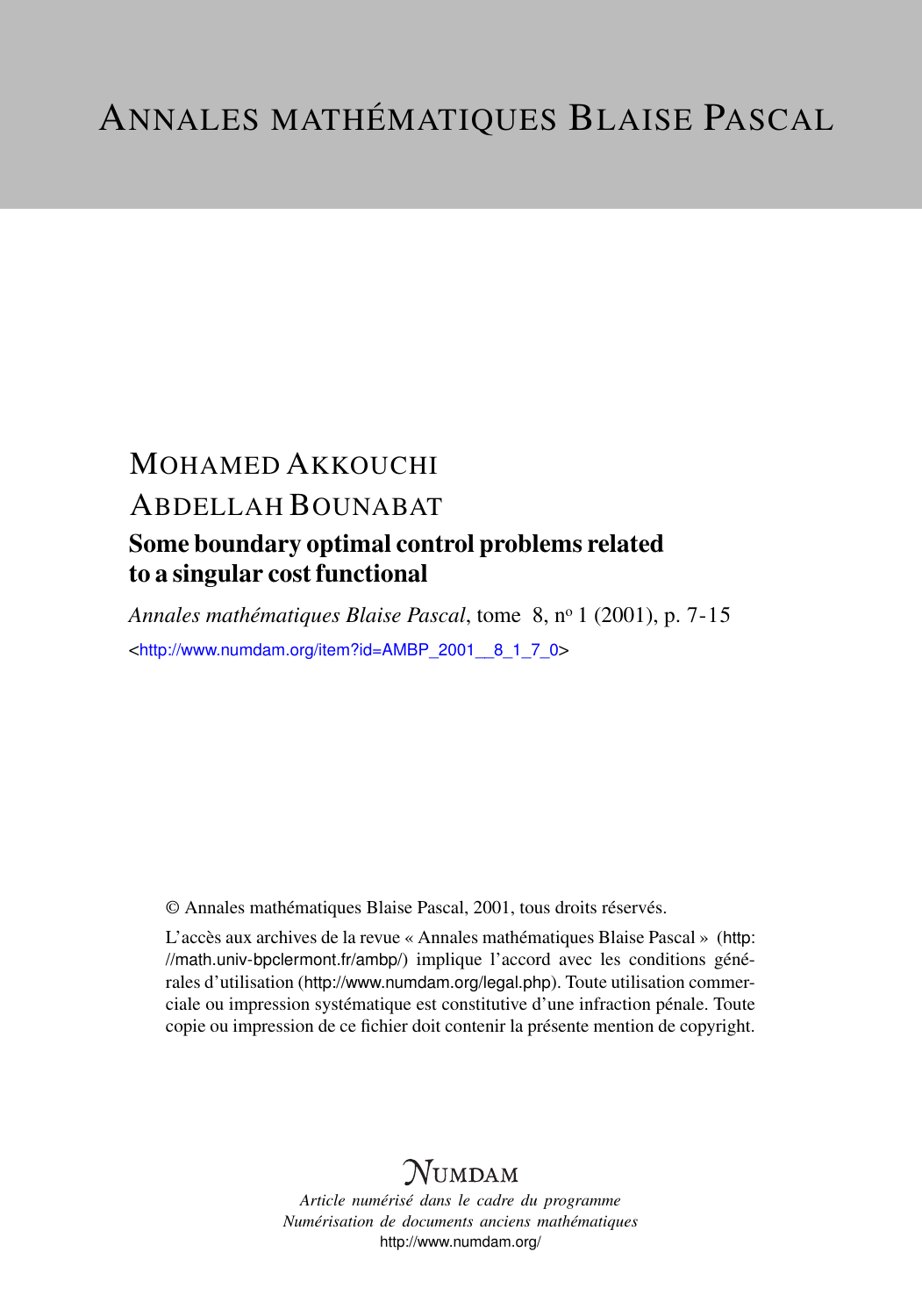Ann. Math. Blaise Pascal, Vol. 8, N° 1, 2001, pp.7-15

## Some boundary optimal control problems related to a singular cost functional

### Mohamed AKKOUCHI and Abdellah BOUNABAT

Département de Mathématiques. Faculte des Sciences-Semlalia. Universite Cadi Ayyad. Avenue du prince My. Abdellah. B.P. : 2390. Marrakech. Maroc. (Morocco).

Résumé : Dans ce travail, nous étudions un problème de contrôle optimal dépendant d'un petit paramètre  $\epsilon > 0$ , où l'état est solution d'une équation de Laplace sur un ouvert borné régulier  $\Omega$ , de l'espace Euclidien à n dimensions, avec des conditions du type Robin sur la frontière de cet ouvert. Les ensembles de controles admissibles sont des sous-ensembles convexes fermes et bornés de l'espace de Hilbert des fonctions de carre sommable sur la frontière vérifiant certaines conditions. La fonction coût utilisée ici est singulière. Nous prouvons l'existence et unicité des contrôles optimaux et nous étudions leur convergence en moyenne quadratique ainsi que celle des états correspondants dans l'espace de Sobolev  $H^1(\Omega)$  quand  $\epsilon \longrightarrow 0$ . Nous traitons aussi un autre problème de contrôle optimal dont la fonction coût est obtenue par perturbation de notre fonction coût précédente pour pouvoir étendre nos méthodes aux cas des ensembles de contrôles admissibles non bornés.

Abstract : We are concerned by a class of linear boundary optimal control systems associated to Laplace operator on a regular bounded domain in the  $n$  dimensional Euclidean space obtained by perturbing a singular system. The sets of admissible controls are bounded and closed convex subsets of the Hilbert space of all square integrable functions on the boundary. The cost functional, used here, is singular. For these systems, we prove the some natural conditions upon the sets of admissible controls and the decision function. We treat also another related optimal control problem associated to a modified cost functional in which we consider the case of unbounded sets of admissible controls.

AMS (MOS) subject classification : 49J20, 49J40, 93C10, and 93C20.

Keywords : Perturbed states. Linear boundary optimal control systems. Singular cost . functionals.

#### 1. Introduction

1.1. Let  $\Omega$  be a connected and simply connected regular and bounded open subset of the Euclidean space  $\mathbb{R}^n$  with a smooth boundary  $\Gamma := \partial \Omega$ . Let  $H^1(\Omega)$  be the classical (real)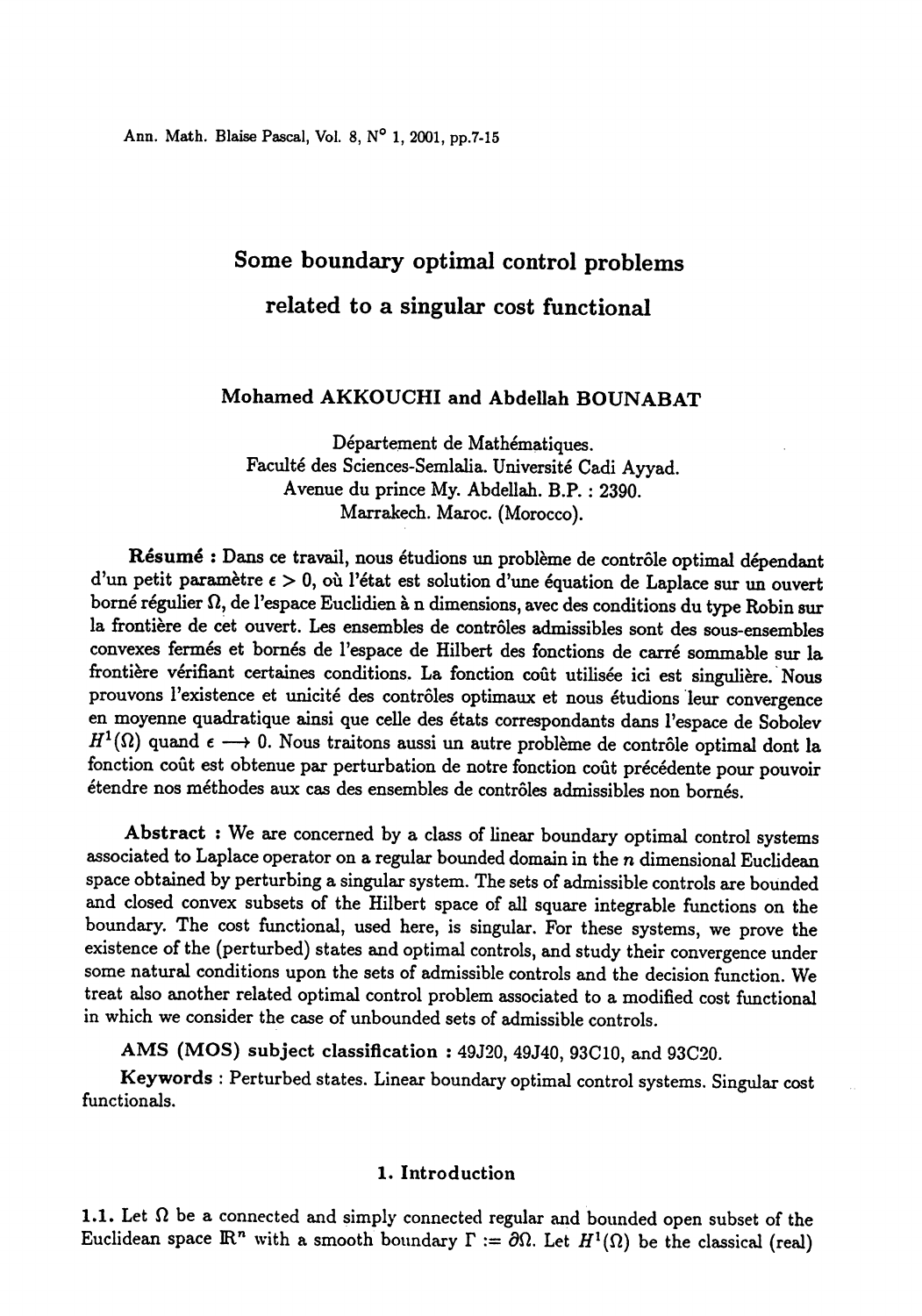Sobolev space equipped with its usual inner product and associated norm  $\|.\|_{H^1(\Omega)}$ , and let  $L^2(\Gamma)$  be the usual Lebesgue space of all (real) square integrable functions on  $\Gamma$ . For every  $v \in L^2(\Gamma)$ , we consider the following linear boundary system :

$$
\begin{cases}\n\Delta y(v) = 0, & \text{on } \Omega, \\
\frac{\partial}{\partial \nu} y(v) = v, & \text{at } \Gamma = \partial \Omega, \\
y(v) \in H^1(\Omega),\n\end{cases} \tag{P}(v)
$$

where  $\frac{\partial}{\partial \nu}y(v)$  is the normal derivative of  $y(v)$ . One can easily see that  $(P)(v)$  has a solution if and only if  $v \in L_0^2(\Gamma) := \{u \in L^2(\Gamma) : \int_{\Gamma} u \, d\gamma = 0\}$ . In this case, each solution  $y(v)$  of this system is given by  $y(v) = y_0(v) + c$  where c is a constant and  $y_0(v)$  is the unique element of the Sobolev space  $V := \{y \in H^1(\Omega) : \int_{\Gamma} y \, d\gamma = 0\}$  verifying  $(P)(v)$ . For this reason, we can say that  $(P)(v)$  is a singular sytem.

1.2. Let  $\mathcal{U}_{ad}$  be a closed convex subset of  $L^2(\Gamma)$ , we are concerned for each positive number  $\epsilon > 0$  by finding  $u_{\epsilon} \in \mathcal{U}_{ad}$  such that

$$
J_{\epsilon}(u_{\epsilon}) = \min\{J_{\epsilon}(v); v \in \mathcal{U}_{ad}\},
$$
  
\n
$$
J_{\epsilon}(v) = \int_{\Gamma} (y_{\epsilon}(v) - h)^{2} d\gamma
$$
  
\n
$$
J_{\epsilon}(v) = \int_{\Gamma} (y_{\epsilon}(v) - h)^{2} d\gamma
$$

where

$$
J_{\epsilon}(v) = \int_{\Gamma} (y_{\epsilon}(v) - h)^2 d\gamma
$$

h is a fixed (decision) function in  $L^2(\Omega)$ , and  $y_{\epsilon}(v)$  is a solution of the following problem :

$$
\begin{cases}\n\Delta y_{\epsilon}(v) = 0, & \text{on } \Omega, \\
\frac{\partial}{\partial \nu} y_{\epsilon}(v) + \epsilon y_{\epsilon}(v) = v, & \text{at } \Gamma = \partial \Omega, \\
y_{\epsilon}(v) \in H^{1}(\Omega).\n\end{cases} (P_{\epsilon})(v)
$$

There are two questions. The first one is when does such solution exist ?. The second question is how do behave the net of optimal controls  $u_i$  and the corresponding net of states  $y_i$ ?. The purpose of this work is to bring some responses to these questions.

1.3. This paper is organized as follows. In the next section, we establish some preliminary results. In the third section, we discuss the existence and uniqueness of optimal controls. The fourth section contains our main result (see theorem 4.3) where the problems of convergence are solved under some natural conditions upon the the decision function and the set  $\mathcal{U}_{ad}$  of bounded admissible controls. In the fifth (and last) section we treat the case of unbounded sets of admissible controls for a cost functional  $J_{\epsilon}$  obtained from our singular cost functional  $J_{\epsilon}$  by adding the term  $\epsilon ||v||^2$ .

#### 2. Some preliminary results

2.1. In all this paper we suppose that the boundary is smooth enough, and that at least  $\Gamma = \partial \Omega \in C^2$ . By using Lax-Milgram theorem, we see that for each  $\epsilon > 0$  and for each  $v \in L^2(\Gamma)$ , there exists a unique solution  $y_e(v) \in H^1(\Omega)$  to the system  $(P_e)(v)$ . The aim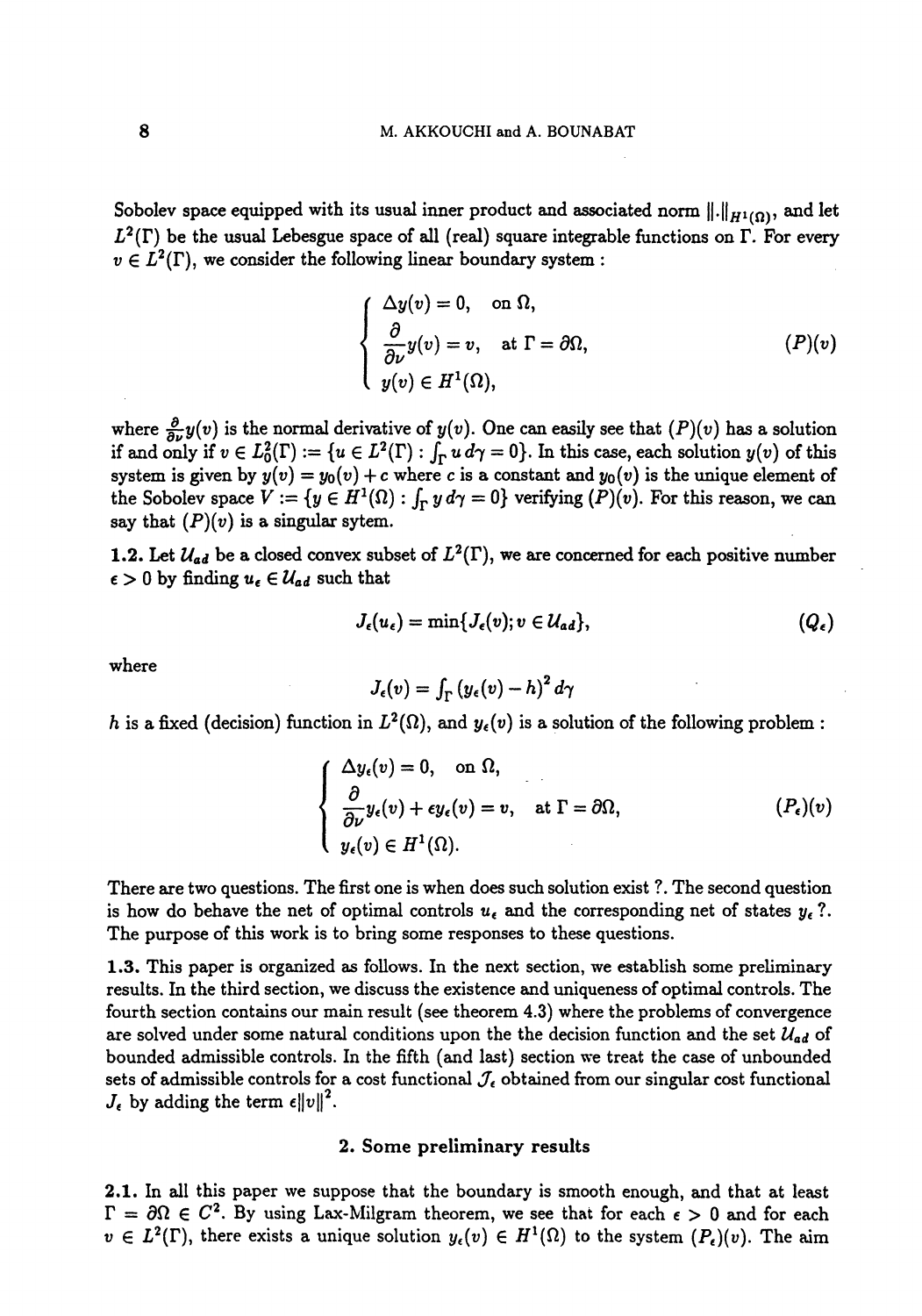of the next proposition is to give some properties of the map  $T_{\epsilon}: L^2(\Gamma) \longrightarrow L^2(\Gamma)$  which associates to every  $v \in L^2(\Gamma)$  the trace (on  $\Gamma$ ) of the solution  $y_{\epsilon}(v)$ .

2.2 Proposition : For each  $\epsilon > 0$ , we have

(2.2.1) The mapping  $T_{\epsilon}: L^2(\Gamma) \longrightarrow L^2(\Gamma)$ ,  $v \longrightarrow y_{\epsilon}(v)$  is linear and injective.

(2.2.2) The mapping  $T_{\epsilon}: L^2(\Gamma) \longrightarrow L^2(\Gamma)$  is compact and has a dense range.

**Proof :** a) The linearity of the map  $T_{\epsilon}$  is evident. Let  $v \in L^2(\Gamma)$  such that  $T_{\epsilon}(v) = y_{\epsilon}(v) = 0$ on  $\Gamma$ . Then  $y_{\epsilon}(v) \in H_0^1(\Omega)$ , and by the variational formulation of the problem  $(P_{\epsilon}(v))$ , it verifies

$$
\int_{\Omega} \left|\nabla y_{\epsilon}(v)\right|^2 d\omega + \epsilon \int_{\Omega} y_{\epsilon}(v)^2 d\omega = 0,
$$

which gives  $y_{\epsilon}(v) = 0$ . Thus  $T_{\epsilon}$  is injective.

b) Let us prove the density of the range  $T_{\epsilon}(L^2(\Gamma))$  in  $L^2(\Gamma)$ . We recall that  $C^2(\Gamma)$  (the set of functions such that their first and second derivatives are continuous on  $\Gamma$ ) is dense in  $L^2(\Gamma)$ . So, for every  $w \in L^2(\Gamma)$ , we may find a sequence  $(f_n)$  of elements in  $C^2(\Gamma)$  converging to w in the Hilbert space  $L^2(\Gamma)$ . Now, by a well known result (see [8], p. 223) the following Dirichlet problem :

$$
\begin{cases} \Delta \psi_n = 0, & \text{on } \Omega, \\ \psi_n|_{\Gamma} = f_n, & \text{at } \Gamma = \partial \Omega, \end{cases}
$$
 (D<sub>n</sub>)

has a unique solution  $\psi_n \in H^2(\Omega)$ . For every integer n, we put  $u_{n,\epsilon} := \epsilon \psi_n|_{\Gamma} + \frac{\partial}{\partial \nu} \psi_n|_{\Gamma}$ . Then  $u_{n,\epsilon}$  belongs to  $L^2(\Gamma)$ , and clearly,  $\psi_n$  is the solution to the system  $(P_{\epsilon})(u_{n,\epsilon})$ . Therefore the sequence  $(f_n = T_{\epsilon}(\psi_n))_n$  converges to w in  $L^2(\Gamma)$ . Thus, the map  $T_{\epsilon}$  has a dense range. It remains to show the compacity of  $T_{\epsilon}$ . Let B be a bounded subset of  $L^2(\Gamma)$ . Then  $\{y_{\epsilon}(v) : v \in B\}$  is bounded in  $H^1(\Omega)$ . Therefore (see [8], Theorem 4, p. 143) the set of its traces on  $\Gamma$  is conditionally compact in the Hilbert space  $L^2(\Gamma)$ . This proves our proposition.  $\Box$ 

Concerning the cost functional  $J_{\epsilon}$ , one has the following lemma.

2.3 Lemma : For each  $\epsilon > 0$ , the map  $J_{\epsilon}: L^2(\Gamma) \longrightarrow [0, +\infty[, \quad v \longrightarrow J_{\epsilon}(v)$  is strictly convex and weakly l.s.c. (i.e., lower semicontinuous) on  $L^2(\Gamma)$ .

**Proof :** Since  $T_{\epsilon}$  is injective, then  $J_{\epsilon}$  is strictly convex. To show that  $J_{\epsilon}$  is weakly l.s.c. on  $L^2(\Gamma)$ , one can use the compacity of  $T_{\epsilon}$  and the fact that the norm in any Hilbert space is weakly l.s.c..  $\Box$ 

#### 3. On the existence of optimal controls

It is not true that optimal controls always exist. Indeed, there are some particular cases where no solution exists for the problem  $(Q_{\epsilon})$ . Let us give an example of such cases.

3.1 Example : Take  $U_{ad} = L^2(\Gamma)$ , and let h (the decision function) be such that  $h \in L^2(\Gamma) \setminus H^1(\Gamma)$ . Then, according to proposition 2.1, we have

$$
\min\{J_{\epsilon}(v); v \in L^2(\Gamma)\}=0.
$$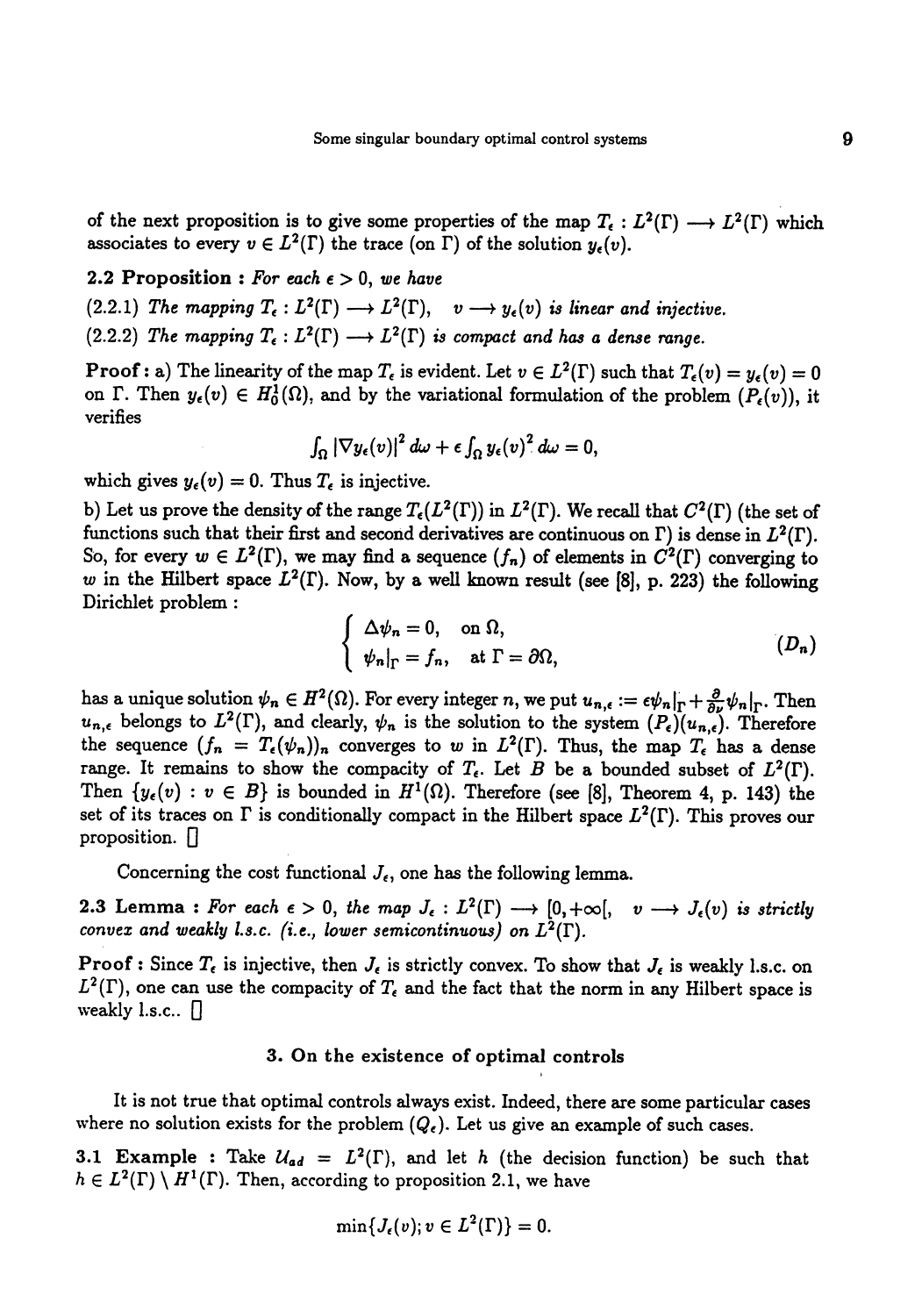If an optimal control  $u_{\epsilon}$  exists then we must have  $h = y_{\epsilon}(u_{\epsilon}) \in H^1(\Gamma)$ , a contradiction.

Next, we give some sufficient conditions where the optimal control exists and is unique. It is an interesting problem of finding necessary and sufficient conditions (holding on  $\mathcal{U}_{ad}$ and the decision function h) ensuring the existence/uniqueness of the optimal control  $u_{\epsilon}$ .

3.2 Proposition : We suppose that  $\mathcal{U}_{ad}$  is a closed convex subset of  $L^2(\Gamma)$ , verifying one of the following assumptions : '

 $(A_1)$   $U_{ad}$  is bounded (i.e. there exists a positive constant  $M > 0$ , such that  $||u||_{L^2(\Gamma)} \le$  $M, \ \forall u \in \mathcal{U}_{ad}.$ 

 $(A_2)$  There exists a finite dimensional subspace U of  $L^2(\Gamma)$ , containing  $\mathcal{U}_{ad}$ .

Then, there exists a unique optimal control  $u_{\epsilon} \in \mathcal{U}_{ad}$ .

**Proof**: The unicity of  $u_{\epsilon}$  results from the fact that  $J_{\epsilon}$  is strictly convex. Since the map  $v \to J_{\epsilon}(v)$  is weakly lower semicontinuous on the space  $\mathcal{U}_{ad}$ , then the existence of  $u_{\epsilon}$  is clear when  $\mathcal{U}_{ad}$  is bounded. If  $\mathcal{U}_{ad}$  is not bounded in  $L^2(\Gamma)$  but verifying  $(A_2)$ , then by a classical result of J.L. Lions (see [6]) in order to prove the existence of optimal controls, it suffices to verify the following condition : .

(e) For every sequence  $(v_n)$  in  $\mathcal{U}_{ad}$ , such that  $||v_n||_{L^2(\Gamma)} \longrightarrow +\infty$ , then  $J_{\epsilon}(v_n) \longrightarrow +\infty$ , when  $n \longrightarrow +\infty$ .

Since  $U$  has finite dimension and  $T_{\epsilon}$  is injective, then according to the closed graph theorem, we can find a positive constant  $\delta_{\epsilon} > 0$ , such that the following inequality holds true :

$$
\delta_{\epsilon} \|v\|_{L^2(\Gamma)} \leq \|y_{\epsilon}(v)\|_{L^2(\Gamma)}, \ \forall v \in \mathcal{U}.
$$

This completes the proof of our proposition.  $\Box$ 

#### 4. Convergence of  $u_{\epsilon}$  and  $y_{\epsilon}$  when  $\mathcal{U}_{ad}$  is bounded

We start by establishing the following lemma.

4.1 Lemma : Let  $v \in L^2(\Gamma)$  and let  $y_{\epsilon}(v)$  designate the unique solution to the system  $(P_{\epsilon})(v)$ . Then the net  $(y_{\epsilon}(v))_{\epsilon}$  is bounded in  $H^{1}(\Omega)$  if and only if v blongs to  $L^{2}_{0}(\Gamma)$ . In this case,  $y_{\epsilon}(v) \in V = \{y \in H^1(\Omega) : \int_{\Gamma} y d\gamma = 0\}$  for all  $\epsilon > 0$ , and  $(y_{\epsilon}(v))_{\epsilon}$  converges to  $y_0(v)$ strongly in the Sobolev space  $H^1(\Omega)$ , where  $y_0(v)$  is the unique element in V satisfying the system  $(P)(v)$ . proot of our proposition. U<br>
Convergence of  $u_{\epsilon}$  and  $y_{\epsilon}$  when  $\mathcal{U}_{ad}$  is bounded<br>
tablishing the following lemma.<br>  $\forall v \in L^2(\Gamma)$  and let  $y_{\epsilon}(v)$  designate the unique solution to the sy<br>
net  $(y_{\epsilon}(v))_{\epsilon}$  is bo

**Proof :** a) Let  $v \in L^2(\Gamma)$ . Then  $y_{\epsilon}(v)$  is the unique element in  $H^1(\Omega)$  verifying

$$
\int_{\Omega} \nabla y_{\epsilon}(v) \nabla z \, d\omega + \epsilon \int_{\Gamma} y_{\epsilon}(v) z \, d\gamma = \int_{\Gamma} vz \, d\gamma, \quad \forall z \in H^{1}(\Omega). \tag{1}
$$

We set  $z = 1$  in (1) and obtain  $\int_{\Gamma} v d\gamma = \epsilon \int_{\Gamma} y_{\epsilon}(v) d\gamma$ . If  $y_{\epsilon}(v)$  is bounded in  $H^1(\Omega)$  then necessarily  $\int_{\Gamma} v d\gamma = 0$ .

b) Conversely, suppose that  $v \in L_0^2(\Gamma)$ . Then we obtain from (1) that  $\int_{\Gamma} y_{\epsilon}(v) d\gamma = 0$ . (i.e. that  $y_{\epsilon}(v) \in V$ .) By using (1) and the variational formulation of the system  $(P)(v)$ , we get

$$
\int_{\Omega} \left| \nabla y_{\epsilon}(v) - y_{0}(v) \right|^{2} d\omega = -\epsilon \int_{\Gamma} y_{\epsilon}(v) [y_{\epsilon}(v) - y_{0}(v)] d\gamma, \qquad (2)
$$

10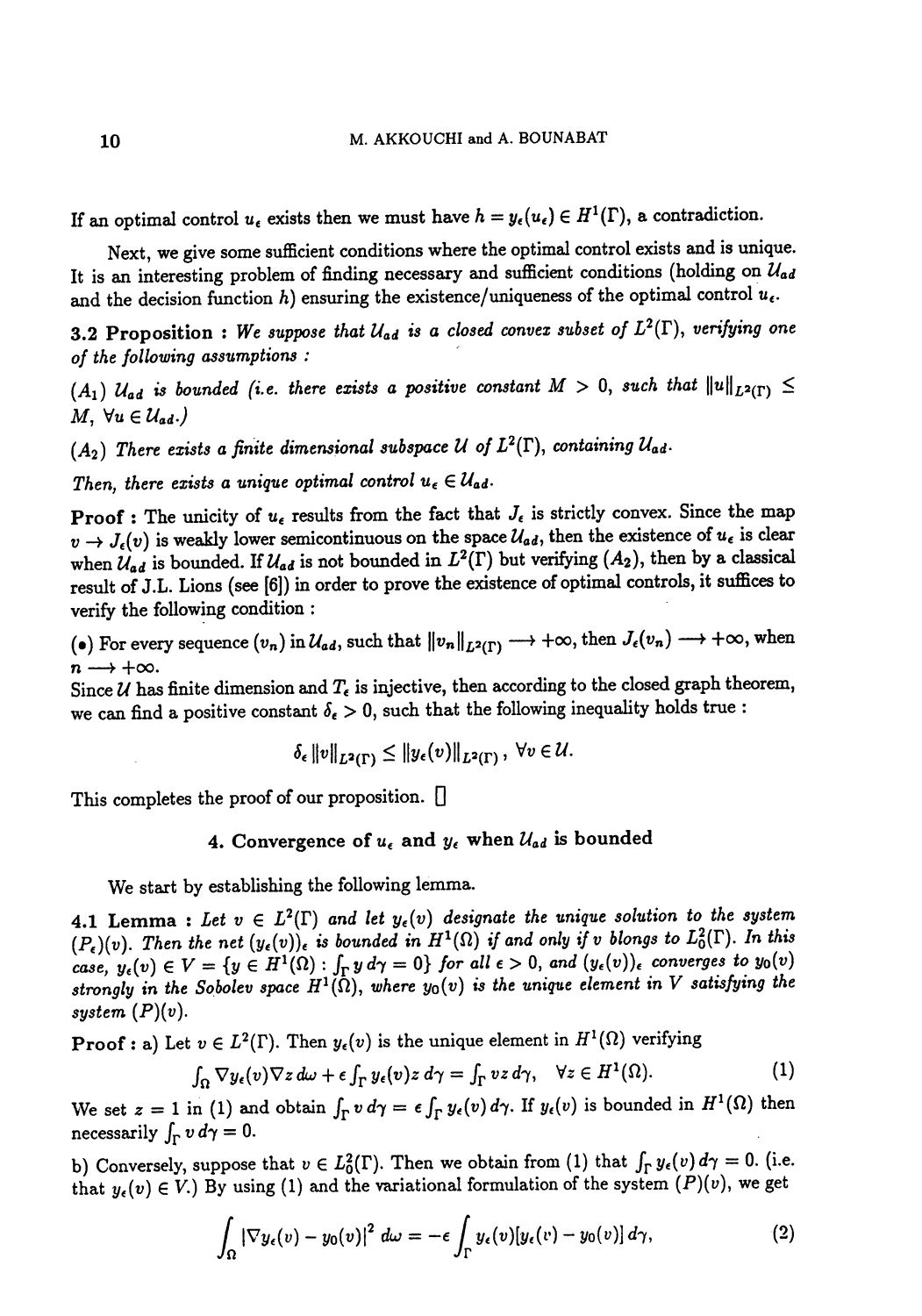Some singular boundary optimal control systems

from which we obtain

$$
\| |\nabla y_{\epsilon}(v) - y_0(v)| \|_{L^2(\Omega)}^2 \leq \epsilon \| y_{\epsilon}(v) \|_{L^2(\Gamma)} \| y_{\epsilon}(v) - y_0(v) \|_{L^2(\Gamma)}.
$$
 (3)

We recall that  $||z||_V := |||\nabla z|||_{L^2(\Omega)}$  is a norm in V equivalent to the restricted norm  $|| \cdot ||_{H^1(\Omega)}$  of  $H^1(\Omega)$  to V. Now, according to the trace theorem, we can find a positive constant  $\lambda > 0$ such that

$$
||y||_{L^{2}(\Gamma)} \leq \lambda ||y||_{V}, \quad \forall y \in V. \tag{4}
$$

Therefore, we get

$$
\|y_{\epsilon}(v)-y_0(v)\|_V\leq \epsilon\lambda^2\|y_{\epsilon}(v)\|_V. \tag{5}
$$

Using one more time the variational formulation of the system  $(P_{\epsilon})(v)$ , we obtain

$$
\|y_{\epsilon}(v)\|_{V}^{2} \leq \int_{\Gamma} v y_{\epsilon}(v) d\gamma \leq \|v\|_{L^{2}(\Gamma)} \|y_{\epsilon}(v)\|_{L^{2}(\Gamma)} \leq \lambda \|v\|_{L^{2}(\Gamma)} \|y_{\epsilon}(v)\|_{V}.
$$
 (6)

We conclude that we have proved the following inequality

$$
||y_{\epsilon}(v) - y_0(v)||_V \le \epsilon \lambda^3 ||v||_{L^2(\Gamma)}. \quad \forall \epsilon > 0. \tag{7}
$$

Wich implies that the net  $(y_{\epsilon}(v))_{\epsilon}$  is bounded and converges strongly in  $H^1(\Omega)$  to  $y_0(v)$  when  $\epsilon \longrightarrow 0$ .

4.2 Notations and assumptions : Before stating our main result, we need to introduce some notations and precise our assumptions.  $U_{ad}$  will be a bounded, closed and convex subset of  $L^2(\Gamma)$  such that  $\mathcal{K}_{ad} := \mathcal{U}_{ad} \cap L_0^2(\Gamma) \neq \emptyset$ . For every  $w \in \mathcal{K}_{ad}$ , let  $y_0(w)$  be the unique solution (belonging to V) to the system  $(P)(w)$ , and set

$$
J_0(w) := \|y_0(w) - h\|_{L^2(\Gamma)}^2.
$$
 (8)

We denote by  $u_*$  the unique element in  $\mathcal{K}_{ad}$  such that

$$
J_0(u_*) = \min \{ J_0(w) : w \in \mathcal{K}_{ad} \}, \tag{9}
$$

We set  $\sigma := \frac{1}{|\Gamma|} \int_{\Gamma} h d\gamma$ , where  $|\Gamma|$  is the Lebesgue measure of the set  $\Gamma$ . With these considerations we have the following theorem.

### 4.3 Theorem : Under the assumptions made in  $4.2$ , we have

(4.3.1) If  $\sigma = 0$  then the net  $(u_{\epsilon})_{\epsilon}$  of optimal controls converges weakly in  $L^2(\Gamma)$  to  $u_*$ , and the net  $(y_{\epsilon}(u_{\epsilon}))_{\epsilon}$  of states converges strongly in the space  $H^1(\Omega)$  to  $z = y_0(u_*)$ .<br>(4.3.2) If  $\sigma \in \mathcal{U}_{ad}$ , then the net  $(u_{\epsilon})_{\epsilon}$  of optimal controls converges weakly in  $L^2(\Gamma)$  to  $u_*$ ,

and the net  $(y_{\epsilon}(u_{\epsilon}))_{\epsilon}$  of states converges strongly in the space  $H^{1}(\Omega)$  to  $z = y_{0}(u_{*}) + \sigma$ .<br>(4.3.3) In the general case, there exists a subsequence (named  $(u_{\epsilon})_{\epsilon}$ ) of  $(u_{\epsilon})_{\epsilon}$  converging

weakly in  $L^2(\Gamma)$  to an element  $u_{\bullet} \in \mathcal{K}_{ad}$ , such that the net  $(y_{\epsilon}(u_{\epsilon}))_{\epsilon}$  of states-converges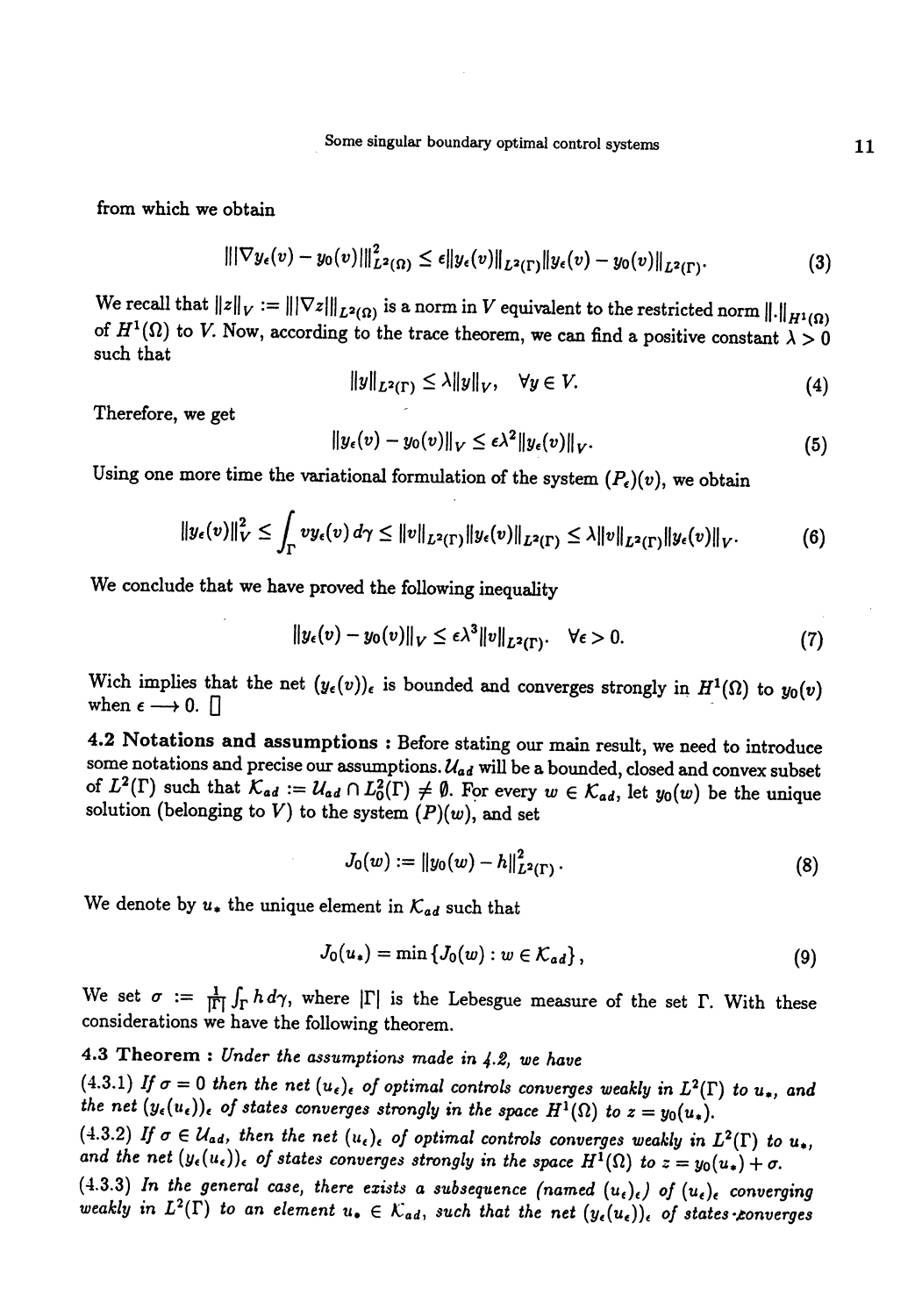strongly in the space  $H^1(\Omega)$  to  $z = y_0(u_*) + \beta$ , where  $\beta \in [\sigma - |\sigma|, \sigma + |\sigma|]$ . Furtheremore, one has the follwing inequalities :

$$
||y_0(u_\bullet)+\beta-h||^2_{L^2(\Gamma)}\leq J_0(u_\bullet)\leq J_0(u_\bullet). \hspace{1cm} (10)
$$

**Proof :** a) Since  $U_{ad}$  is bounded, then there exists a subsequence (called again  $(u_{\epsilon})_{\epsilon}$ ) converging weakly in  $L^2(\Gamma)$  to a unique element  $u_{\bullet} \in \mathcal{U}_{ad}$ . For every  $\epsilon > 0$ , we have

$$
0 \leq J_{\epsilon}(u_{\epsilon}) \leq J_{\epsilon}(u_{*}) = \int_{\Gamma} \left(y_{\epsilon}(u_{*}) - h\right)^{2} d\gamma.
$$
 (11)

By Lemma 4.1, we know that  $y_e(u_*)$  converges in  $H^1(\Omega)$  to  $y_0(u_*)$ , then it is bounded in  $L^2(\Gamma)$ . Using (11), we deduce that the net  $(y_\epsilon)_{\epsilon}$  of traces is bounded in  $L^2(\Gamma)$ .

b) To simplify the notations, we set  $y_{\epsilon}(u_{\epsilon}) = y_{\epsilon}$ . Then by using the variational formulation equivalent to the system  $(P_{\epsilon})(u_{\epsilon})$ , we get

$$
\| |\nabla y_{\epsilon}||_{L^{2}(\Omega)}^{2} \leq \| u_{\epsilon} \|_{L^{2}(\Gamma)} \| y_{\epsilon} \|_{L^{2}(\Gamma)}.
$$
 (12)

From (a) and (12), we conclude that the net  $(y_{\epsilon})_{\epsilon}$  of states is bounded in  $H^{1}(\Omega)$ . Therefore, it is converging weakly to an element say  $z \in H^1(\Omega)$ . It is easy to see that z satisfies the following

$$
\int_{\Omega} \nabla z \nabla q \, d\omega = \int_{\Gamma} u_{\bullet} q \, d\gamma, \quad \forall q \in H^1(\Omega). \tag{13}
$$

which implies that  $u_{\bullet} \in \mathcal{K}_{ad}$  and that z is a solution of the system  $(P)(u_{\bullet})$ . Hence, there exists a real constant  $\beta$  such that  $z = y_0(u_*) + \beta$ .

c) By using the compacity of the embedding of  $H^1(\Omega)$  into  $L^2(\Gamma)$  (see for example [8], p. 143), we can find a subsequence (called again  $(y_{\epsilon})_{\epsilon}$ ) which is converging strongly to z in the space  $L^2(\Gamma)$ . According to the lower semicontinuity of the norm in  $L^2(\Gamma)$ , we obtain

$$
||y_0(u_*) + \beta - h||_{L^2(\Gamma)}^2 \leq J_0(u_*) \leq J_0(u_*)\tag{14}
$$

from which, we obtain after some easy calculations,

$$
|\Gamma|\beta[\beta-2\sigma] \leq J_0(u_*) - J_0(u_*) \leq 0. \tag{15}
$$

The last inequalities imply that  $\beta \in [\sigma - |\sigma|]$ ,  $\sigma + |\sigma|$ . Next we show the strong convergence of (the subsequence)  $y_{\epsilon}$  to z in  $H^1(\Omega)$ .

d) Indeed, by using the variational formulations for the systems  $(P_{\epsilon})(u_{\epsilon})$  and  $(P)(u_{\epsilon})$ , we obtain the following equality

$$
\int_{\Omega} [\nabla y_{\epsilon} - \nabla z] \nabla q \, d\omega = -\epsilon \int_{\Gamma} y_{\epsilon} q \, d\gamma + \int_{\Gamma} [u_{\epsilon} - u_{\bullet}] q \, d\gamma, \quad \forall q \in H^1(\Omega). \tag{16}
$$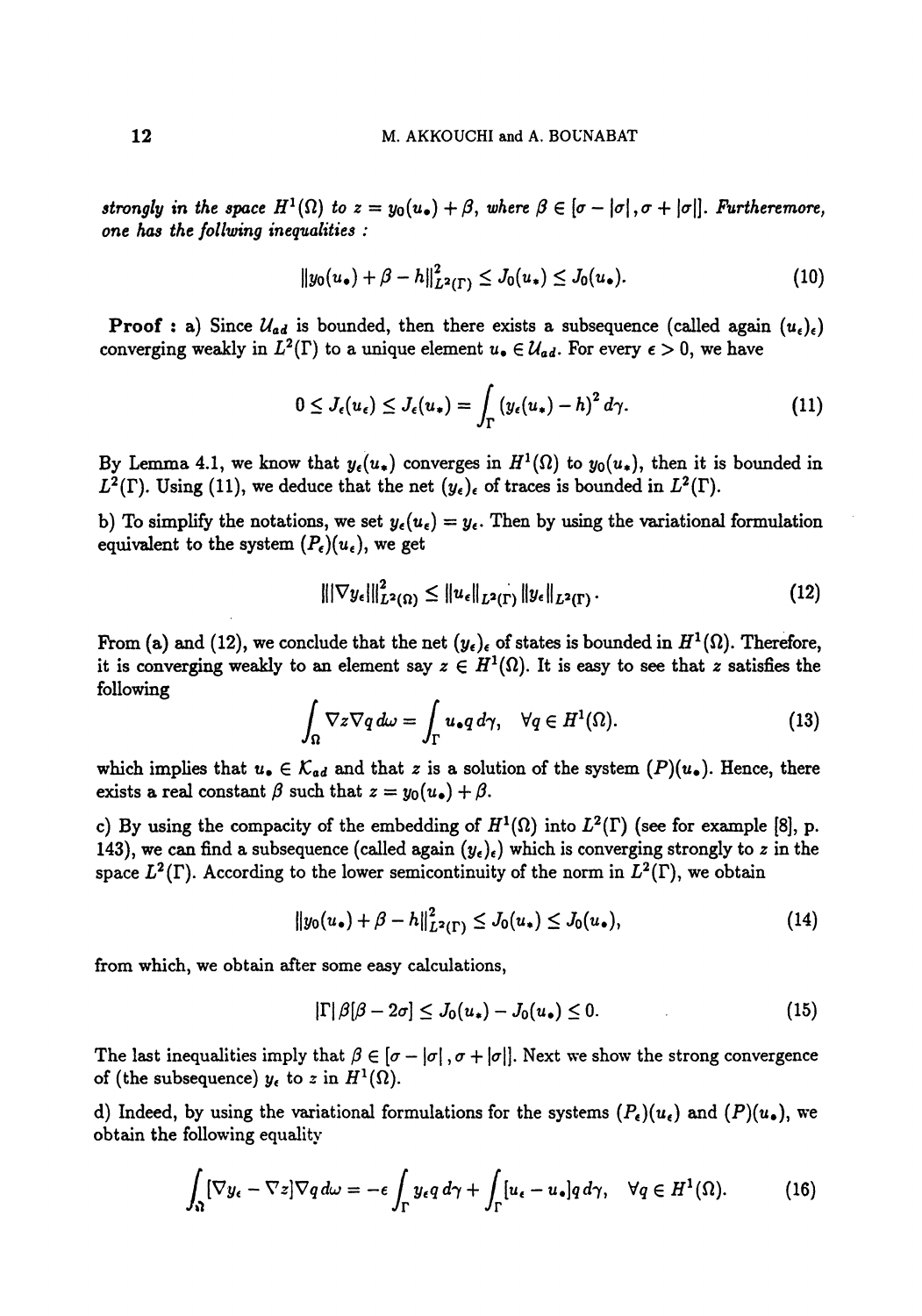By setting  $q = y_e - z$  in (16), and using Cauchy-Schwarz inequality, we get

$$
\left\| |\nabla y_{\epsilon} - \nabla z| \right\|_{L^2(\Omega)}^2 \leq \left[ \epsilon \left\| u_{\epsilon} \right\|_{L^2(\Gamma)} + 2M \right] \left\| y_{\epsilon} - z \right\|_{L^2(\Gamma)}, \tag{17}
$$

where  $M > 0$  is a positive constant such that  $||u||_{L^2(\Gamma)} \leq M$  for every  $u \in \mathcal{U}_{ad}$ . Therefore, (the subsequence)  $y_{\epsilon}$  converges strongly to z in  $H^1(\Omega)$ . This achieves the proof of (4.3.3).

e) If  $\sigma = 0$ , then we get from the inequalities (14) and (15), that  $J_0(u_*) \leq J_0(u_*) \leq J_0(u_*)$ , which implies that  $u_* = u_*,$  and from the steps above, the assertion 4.3.1 is proved.

f) To complete the proof of our theorem, we suppose that  $\sigma \in \mathcal{U}_{ad}$ , and consider subsequences such that all the conclusions of the step d) hold true. For each  $\epsilon \in ]0,1]$  we set  $v_{\epsilon} :=$  $(1 - \epsilon)u_{\bullet} + \epsilon\sigma$ . Then  $v_{\epsilon} \in \mathcal{U}_{ad}$  for all  $\epsilon \in ]0,1]$  and satisfies  $J_{\epsilon}(u_{\epsilon}) \leq J_{\epsilon}(v_{\epsilon})$ . It is easy to see that

$$
J_{\epsilon}(v_{\epsilon}) = ||(1-\epsilon)y_0(u_{\bullet}) + \sigma - h||^2_{L^2(\Gamma)},
$$
\n(18)

which converges to  $||y_0(u_*) + \sigma - h||_{L^2(\Gamma)}^2$ , when  $\epsilon \to 0$ . On the other hand, we already know that  $J_{\epsilon}(u_{\epsilon})$  conveges to  $||y_0(u_{\epsilon}) + \beta - h||^2_{L^2(\Gamma)}$ , when  $\epsilon \to 0$ . Thus we obtain

$$
||y_0(u_*) + \beta - h||_{L^2(\Gamma)}^2 \le ||y_0(u_*) + \sigma - h||_{L^2(\Gamma)}^2.
$$
 (19)

Since the map  $t \to ||y_0(u_*) + t - h||^2_{L^2(\Gamma)}$  reaches its minimal value in the set IR only for  $t = \sigma$ , therefore we must have  $\beta = \sigma$ . To achieve the proof of the assertion (4.3.2), let us set  $w_{\epsilon} := (1 - \epsilon)u_{*} + \epsilon\sigma$ . Then  $w_{\epsilon} \in \mathcal{U}_{ad}$  for all  $\epsilon \in ]0,1]$  and satisfies  $J_{\epsilon}(u_{\epsilon}) \leq J_{\epsilon}(w_{\epsilon})$ . Letting  $\epsilon \longrightarrow 0$  in both members of this inequality, we get

$$
||y_0(u_\bullet)+\sigma-h||^2_{L^2(\Gamma)}\leq ||y_0(u_\ast)+\sigma-h||^2_{L^2(\Gamma)}.
$$
 (20)

From which we obtain after some computations that  $J_0(u_*) \leq J_0(u_*)$ . Therefore, we must have  $u_{\bullet} = u_{\bullet}$ . At the end, we use the previous steps to conclude that the assertion (4.3.2) holds true. Therefore, our theorem is completely proved. []

4.4 Remark : Let  $\mathcal{U}_{ad}$  be a closed and convex subset of  $L^2(\Gamma)$  such that  $\mathcal{U}_{ad} \cap L_0^2(\Gamma) \neq \emptyset$ , and consider the problem of finding

$$
\min \left\{J(u,y): u \in \mathcal{K}_{ad} = \mathcal{U}_{ad} \cap L_0^2(\Gamma) \ ; \ y \in S(u) \right\},\
$$

where  $S(u)$  is the set of solutions of  $(P)(u)$  and  $J(u,y) := ||y - h||_{L^2(\Gamma)}^2$ . Then, it is easy to see that this problem has a unique solution  $(u_{\infty}, y_{\infty}) \in \mathcal{K}_{ad} \times S(u_{\infty})$  given by  $u_{\infty} = u_*$  and  $y_{\infty} = y(u_{*}) + \sigma$ . According to (4.3.2), if  $\mathcal{U}_{ad}$  is bounded and if  $\sigma \in \mathcal{U}_{ad}$  then  $u_{\epsilon}$  converges weakly in  $L^2(\Gamma)$  to  $u_{\infty}$  and that  $y_{\epsilon}$  converges strongly in  $H^1(\Omega)$  to  $y_{\infty}$ . An interesting pro assumptions of 4.2, and satisfying (i) for each  $\epsilon > 0$  there exists a unique optimal control  $u_{\epsilon}$ , and (ii) a convergence (in some sense) of  $(u_{\epsilon}, y_{\epsilon})$  to  $(u_{\infty}, y_{\infty})$  happens when  $\epsilon \longrightarrow 0$ .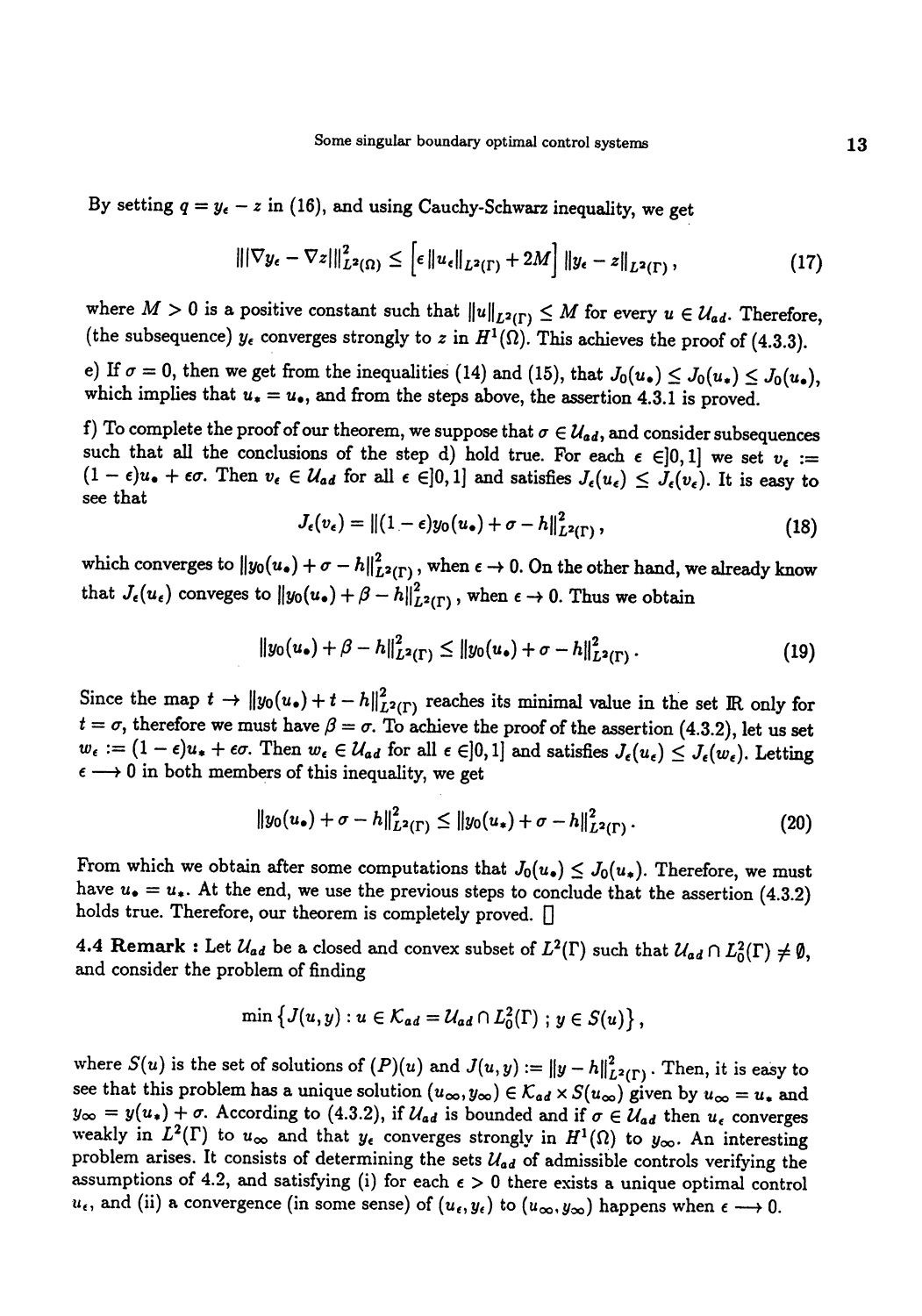#### 5. A related perturbed problem

5,I In order to be able to consider the case of unbounded sets of admissible controls, we consider a new cost functional named  $\mathcal{J}_{\epsilon}$  given for all  $v \in L^2(\Gamma)$  by

$$
\mathcal{J}_{\epsilon}(v) := J_{\epsilon}(v) + \epsilon ||v||^2_{L^2(\Gamma)}.
$$

Let  $\mathcal{U}_{ad}$  be any arbitrary closed and convex subset of  $L^2(\Gamma)$ . Then, by a classical result of J.L. Lions (see [6]), for all  $\epsilon > 0$  there exists an optimal problem  $u_{\epsilon}$ . Since  $\mathcal{J}_{\epsilon}$  is strictly convex, this optimal control is unique. In general, the estimates are not easy to obtain, but if  $U_{ad}$  verifies some supplementary conditions, one could get some results. In this respect, we have the following theorem which generalizes our previous Theorem 4.3.

5.2 Theorem: Let  $\mathcal{U}_{ad}$  be a (possibly unbounded) closed convex subset of  $L^2(\Gamma)$  satisfying,  $I(1)$   $K_{ad} := \mathcal{U}_{ad} \cap L_0^2(\Gamma) \neq \emptyset$ .

(2)  $\pi_0(\mathcal{U}_{ad})$  is bounded in  $L_0^2(\Gamma)$ , where  $\pi_0$  is the orthogonal projection on the hyperplane  $L_0^2(\Gamma)$ .

Then we have

(5.2.1) If  $\sigma = 0$  then the net  $(u_{\epsilon})_{\epsilon}$  of optimal controls converges weakly in  $L^2(\Gamma)$  to  $u_*$ , and the net  $(y_{\epsilon}(u_{\epsilon}))_{\epsilon}$  of states converges strongly in the space  $H^{1}(\Omega)$  to  $z = y_{0}(u_{*}).$ 

(5.2.2) If  $\sigma \in \mathcal{U}_{ad}$ , then the net  $(u_{\epsilon})_{\epsilon}$  of optimal controls converges weakly in  $L^2(\Gamma)$  to  $u_*$ , and the net  $(y_{\epsilon}(u_{\epsilon}))_{\epsilon}$  of states converges strongly in the space  $H^{1}(\Omega)$  to  $z = y_{0}(u_{*}) + \sigma$ .

(5.2.3) In the general case, there exists a subsequence (named  $(u_{\epsilon})_{\epsilon}$ ) of  $(u_{\epsilon})_{\epsilon}$  converging weakly in  $L^2(\Gamma)$  to an element  $u_{\bullet} \in \mathcal{K}_{ad}$ , such that the net  $(y_{\epsilon}(u_{\epsilon}))_{\epsilon}$  of states converges strongly in the space  $H^1(\Omega)$  to  $z = y_0(u_*) + \beta$ , where  $\beta \in [\sigma - |\sigma|, \sigma + |\sigma|]$ . Furtheremore, one has the follwing inequalities:

$$
||y_0(u_\bullet)+\beta-h||^2_{L^2(\Gamma)}\leq J_0(u_\bullet)\leq J_0(u_\bullet). \hspace{1cm} (10)
$$

Proof: All we need to prove is the boundedness of the set of optimal controls. For every  $\epsilon > 0$  we write  $u_{\epsilon} = u_{\epsilon}^0 + u_{\epsilon}^1$ , where  $u_{\epsilon}^1 := \frac{1}{|\Gamma|} \int_{\Gamma} u_{\epsilon} d\gamma$ , and  $u_{\epsilon}^0 = \pi_0(u_{\epsilon}) = u_{\epsilon} - u_{\epsilon}^1 \in L_0^2(\Gamma)$ . Then we get

$$
y_{\epsilon}=y_{\epsilon}(u_{\epsilon}^0)+\frac{1}{\epsilon|\Gamma|}\int_{\Gamma}u_{\epsilon}\,d\gamma,
$$

and

$$
\mathcal{J}_{\epsilon}(u_{\epsilon}) = ||y_{\epsilon}(u_{\epsilon}^{0}) - h^{0}||^{2} + \left\|\frac{1}{\epsilon|\Gamma|}\int_{\Gamma} u_{\epsilon} d\gamma - h^{1}\right\|^{2} + \epsilon||u_{\epsilon}||^{2}_{L^{2}(\Gamma)}.
$$

Take and fix an element  $w \in \mathcal{K}_{ad}$ . By Lemma 4.1,  $y_{\epsilon}(w)$  is a bounded net in  $H^1(\Omega)$ . Therefore, there exists a positive constant named C such that for all  $\epsilon \in ]0,1]$ , we have

$$
\mathcal{J}_{\epsilon}(u_{\epsilon}) \leq J_{\epsilon}(w) + \epsilon ||w||_{L^2(\Gamma)}^2 \leq C.
$$